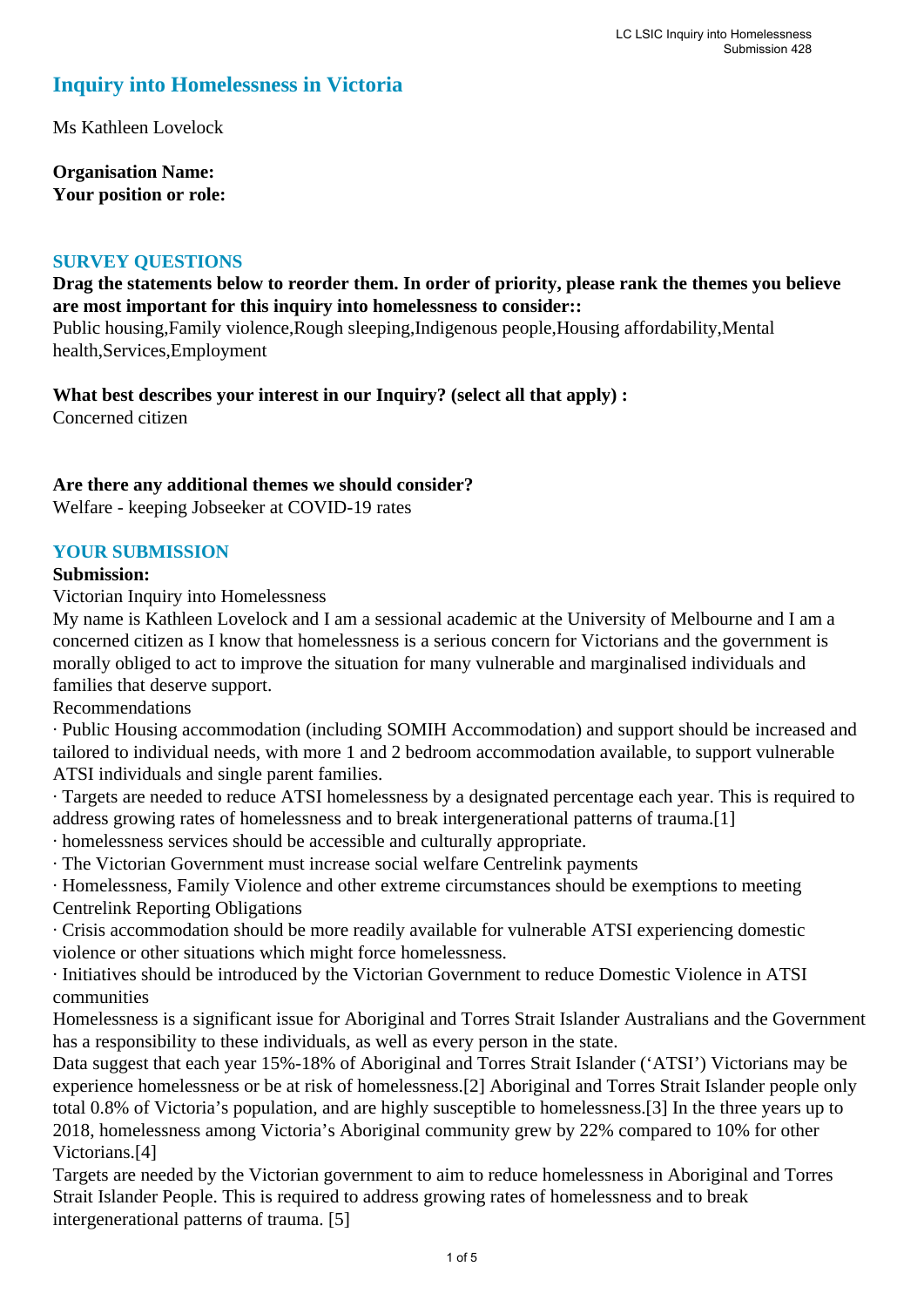Social and Public Housing

Lack of social and public housing

19% of ATSI households in Victoria currently live in some form of social housing,[6] however the demand for public housing is exceeding the availability. The Department of Health and Human Services stated that as 31 March 2018, the number of people on the Victorian Housing Register (public housing waiting list) was 82,499.[7] The shortage of public housing is an issue heavily affecting Victoria's ATSI population, given the large percentage of ATSI that reside in public housing. In addition to the large waiting list, 8% of Aboriginal and Torres Strait Islander households in urban Victoria are overcrowded, skewing homelessness statistics and emphasising the need for more available public housing.[8]

The Inquiry into the Public Housing Renewal Program speculates that the failure of the Victorian Public Housing system to keep up with the demand of public housing is the result of a lack of investment in housing stock over years.[9] Victoria not only has the lowest level of social housing units per capita, when compared with other Australian states,[10] but also Victoria's per capita investment in social housing (\$82.94) is lower than all other states, and half the national average (\$166.93).[11]

To maintain current social housing tenure under the projected population scenarios modelled by Aboriginal Housing Victoria, an additional 1438 social housing units are required for Aboriginal households in Victoria by 2021, and an additional 5085 by 2036.[12]

Additional public housing must be built in order to satisfy the waiting list demand. Sufficient SOMIH homes must be constructed to help prevent the prevalence of ATSI homelessness and meet ATSI housing demands. More 1 and 2 bedroom accommodation must be constructed or made available, to support vulnerable ATSI individuals and single parent families[AM1] .

Income and Social Welfare should be increased for everyone, but in particular for Aboriginal and Torres Strait Islander Australians.

The median weekly personal income for Aboriginal and/or Torres Strait Islander people in Victoria is \$479,[13] compared to a median weekly personal income of \$644 for non-ATSI Victorians.[14] As of the 2016 Census, 55% of Victorian ATSI were either unemployed or not in the labour force.[15] At this same time, 44.6% of ATSI Australians aged 15 and over were receiving some form of Centrelink income support payment, compared with 26% of non-ATSI Australians in the same age group.[16] In 2017 Centrelink's Newstart recipient households were living \$124 a week below the poverty line.[17] The maximum rate of Newstart allowance for a single adult is currently \$279.50 per week, totaling less than 40 per cent of the current minimum weekly wage.

According to University of New South Wales research, a healthy minimum budget for single adult without children is \$434 per week, equaling \$96 more than Newstart allowance, Rent Assistance and the Energy Supplement combined in July 2017.[18]

The recommendations made in the 'Homeward Bound' Report, by the National Social Security Rights Network and Canberra Community should be followed,[19] ('Homeward Bound Report') that the Victorian Government lobby for Centrelink payment reforms including;

a. An immediate raise to Newstart Allowance by at least \$75;

b. An increase to Rent Assistance payments by 30%;

c. That Newstart Allowance be indexed twice per year to wage levels and the consumer price index;

d. The Family Tax Benefit should be increased for single parents with older children; and

e. Single parents on Newstart should receive the same minimum \$75 increase as single people without children[AM2] .

ATSI homeless are some of the most vulnerable members of society and are also disadvantaged by the onerous reporting obligations placed upon welfare recipients.

Many homeless are experiencing mental health issues, illiteracy (including digital illiteracy), extreme poverty, poor health and other hardships impacting on their capacity to meet reporting obligations. The Homeward Bound Report found that of the 71 people who received Newstart or another payment, almost 20% struggled to maintain mutual obligations and lost access to their income despite vulnerabilities.[20] Domestic Violence

Domestic and family violence remains one of the primary causes of homelessness, with 28% of Australian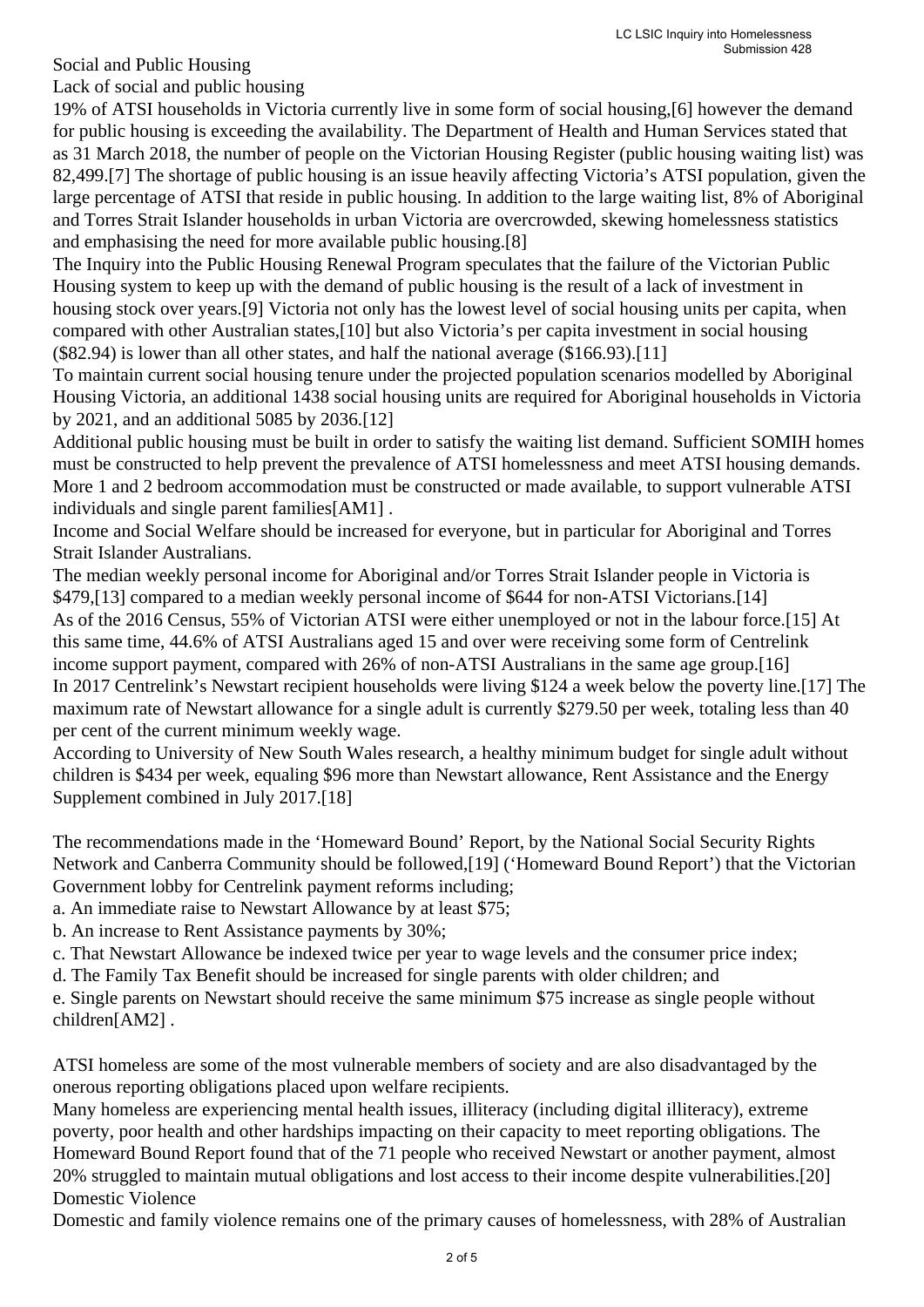ATSI reporting domestic and family violence as the main reason for their homelessness.[21] Domestic and family violence is also a huge and growing concern for non-ATSI women, with it being one of the primary causes of homelessness for women in Australia.

Intervention violence orders are commonly used to exclude males or perpetrators from family homes, As many male ATSI rarely had housing options and were effectively homeless once excluded, they often return to the family home despite intervention orders making the policy ineffective.[22] As overcrowding, poverty, unsafe living conditions and domestic violence are often inter-connected, ATSI women affected by violence may be hesitant to contact authorities due to fears of child removal. This fear is exacerbated by the historical intergenerational trauma associated with child removal for many ATSI parents.

AHURI (Australian Housing and Urban Research Institute) state in their report, 'Improving Housing and Service Responses to Domestic and Family Violence for ATSI Individuals and Families, ('AHURI Report') that ATSI women have very few housing pathways after experiencing domestic violence.[23] Acute shortages in crisis and transitional housing may often result in ATSI Women and Children being turned away from at-capacity refuges. The AHURI report further states that ATSI women and children continue to experience barriers to a model of care which acknowledges their difference, exacerbated by their reliance upon the social housing.[24]

Approximately 5 percent of the social housing in Victoria is short and medium-term accommodation under the crisis supported accommodation and transitional housing management programs.[25]

As domestic violence has been demonstrated as a primary cause for homelessness, I recommend the Victorian Government introduce initiatives to target and minimise domestic violence in ATSI communities[AM4] .

I urge the Victorian Government to use this information to act to support individuals experiencing homelessness, and those at risk of homelessness, as they have a moral obligation and responsibility to do so. Housing is a central tenet of a safe and happy life that we all deserve. To be a proud Victorian we must all be given the support required.

Thank you for your time.

Kind regards,

.

Kathleen Lovelock

[1] Aboriginal Housing Victoria, 'The Victorian Aboriginal Housing and Homelessness Summit' Analytics & Policy Observatory, (Report of Findings, April 2019) 17 .

[2] Aboriginal Housing Victoria, 'The Victorian Aboriginal Housing and Homelessness Summit' Analytics & Policy Observatory, (Report of Findings, April 2019) 17 .

[3] '2016 Census: Aboriginal and/or Torres Strait Islander Peoples QuickStats' Australian Bureau of Statistics (Website, July 2019) .

[4] Australian Institute of Health & Welfare, 'Victorian Aboriginal & Torres Strait Islander Homelessness' Council to Homeless Persons (Fact Sheet, 2019) .

[5] Aboriginal Housing Victoria, 'The Victorian Aboriginal Housing and Homelessness Summit' Analytics & Policy Observatory, (Report of Findings, April 2019) 17 .

[6] Louise Tierney et al, Aboriginal and Torres Strait Islander people: A focus report on housing and homelessness (Focus Report, 2019, Australian Institute of Health of Welfare) 35.

[7] Inquiry into the Public Housing Renewal Program (Report, June 2018, Legislative Council: Legal and Social Issues Committee: Parliament of Victoria) 23.

[8] 'Aboriginal and Torres Strait Islander Population 2016', Australian Bureau of Statistics (Website, July 2018)

[9] Inquiry into the Public Housing Renewal Program (Report, June 2018, Legislative Council: Legal and Social Issues Committee: Parliament of Victoria) 19.

[10] Prof Tony Burke, Managing Victoria's public housing (Report, Victorian Auditor-General's Office PP No 254, Session 2014–17, June 2017) 18.

[11] Aboriginal Housing Victoria, 'The Victorian Aboriginal Housing and Homelessness Summit' Analytics & Policy Observatory, (Report of Findings, April 2019) 17 .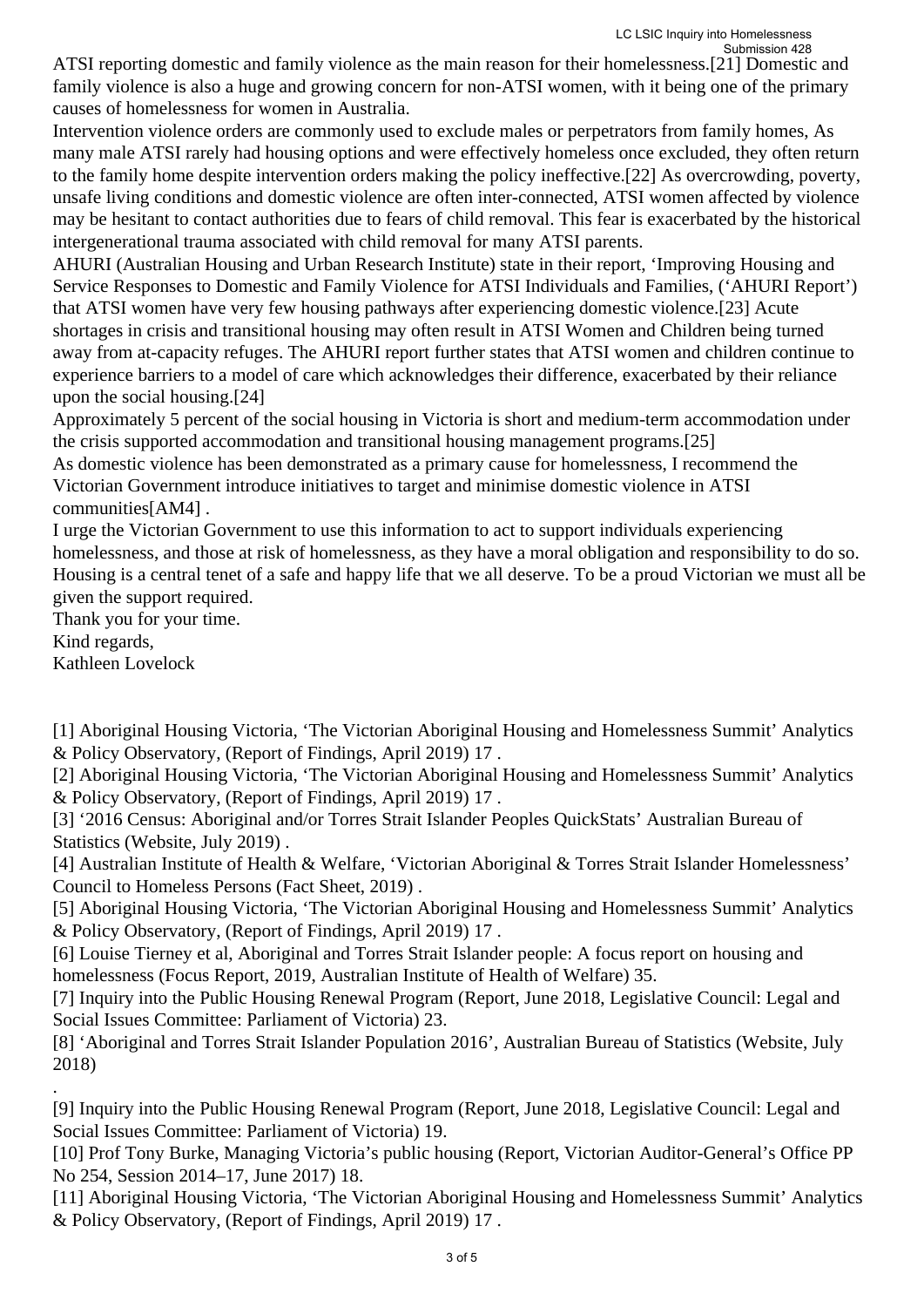[12] Aboriginal Housing Victoria, 'The Victorian Aboriginal Housing and Homelessness Summit' Analytics & Policy Observatory, (Report of Findings, April 2019) 9 .

[13] '2016 Census: Aboriginal and/or Torres Strait Islander Peoples Quickstats', Australian Bureau of Statistics (Website, 12 July 2019) .

[14] '2016 Census Quickstats' Australian Bureau of Statistics (Website, 12 July 2019)

. [15] '2016 Census: Aboriginal and/or Torres Strait Islander Peoples Quickstats', Australian Bureau of Statistics (Website, 12 July 2019) .

[16] Australian Institute of Health and Welfare, 'Australia's Welfare 2017' Australian Institute of Health and Welfare (Australia's Welfare Series no. 13 AUS 214 Canberra AIHW, 2017) .

[17] Luke Henriques-Gomes, 'Households on Newstart have suffered 'dramatic' rise in poverty over 25 years' The Guardian (Article, 13 September 2019) .

[18] P Saunders and M Bedford, New Minimum Income for Healthy Living Budget Standards for Low-Paid and Unemployed Australians (SPRC Report, November 2017, Sydney: Social Policy Research Centre, UNSW) 103.

[19] National Social Security Rights Network, Overview of Public Housing in the ACT – Homeward Bound (Report, Canberra Community Law, December 2019) 47.

[20] National Social Security Rights Network, Overview of Public Housing in the ACT – Homeward Bound (Report, Canberra Community Law, December 2019) 48.

[21] Louise Tierney et al, Aboriginal and Torres Strait Islander people: A focus report on housing and homelessness (Focus Report, 2019, Australian Institute of Health of Welfare) 54.

[22] Kyllie Cripps and Daphne Habibis, Improving housing and service responses to domestic and family violence for ATSI individuals and families (AHURI Final Report No. 320, Australian Housing and Urban Research Institute Limited, August 2019) 24.

[23] Kyllie Cripps and Daphne Habibis, Improving housing and service responses to domestic and family violence for ATSI individuals and families (AHURI Final Report No. 320, Australian Housing and Urban Research Institute Limited, August 2019) 1.

[24] Kyllie Cripps and Daphne Habibis, Improving housing and service responses to domestic and family violence for ATSI individuals and families (AHURI Final Report No. 320, Australian Housing and Urban Research Institute Limited, August 2019) 2.

[25] 'Victorian Aboriginal Housing and Homelessness Framework (VAHHS)' Aboriginal Housing Victoria (Literature Review, 2018) .

[AM1]Public Housing accommodation and support should be increased and tailored to individual needs, with more 1 and 2 bedroom accommodation available, to support vulnerable ATSI individuals and single parent families.

[AM2]The Victorian Government must increase social welfare Centrelink payments such as Newstart

[AM3]

· Crisis accommodation should be more readily available for vulnerable ATSI experiencing domestic violence or other situations which might force homelessness.

[AM4]Initiatives should be introduced by the Victorian Government to reduce Domestic Violence in ATSI communities

## **Do you have any additional comments or suggestions?:**